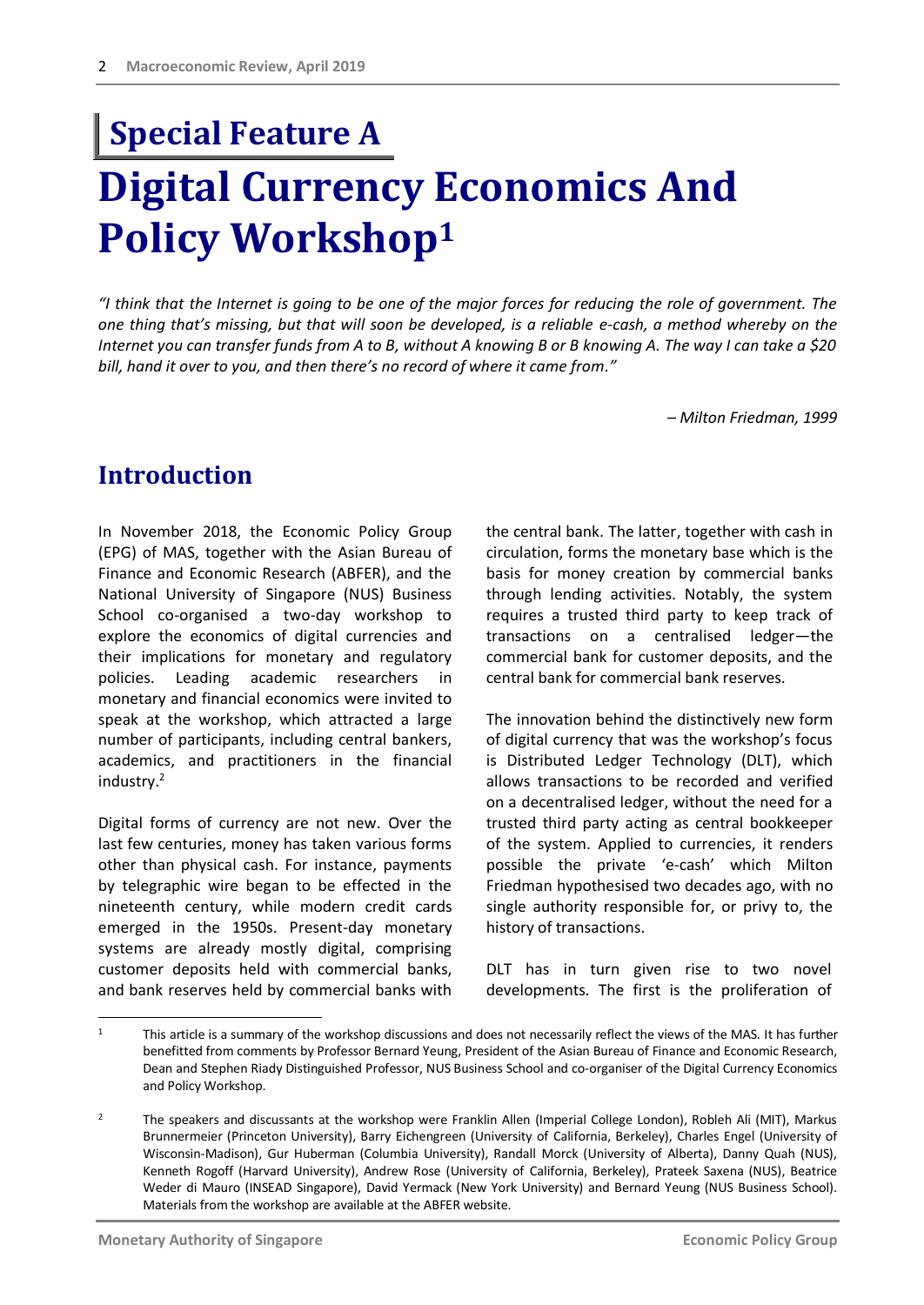private digital currencies following the emergence of Bitcoin in 2008, which are outside the fractional reserve banking system in that they are not liabilities of the central bank. The rise of these socalled 'cryptocurrencies' has compelled policymakers to address illegal transactions using this medium as well as the associated consumer protection issues. More important, the advent of digital currencies has implications for the effectiveness of monetary policy and financial regulation. Some central banks are also considering issuing their own digital currency (CBDC). The novelty of a general-purpose CBDC accessible to the public is that it puts retail

money creation in the hands (and on the balance sheets) of central banks, and not commercial banks.

Accordingly, the workshop discussion centred around three questions. First, what are the macroeconomic and financial implications of private digital currencies, and do they have a future? Second, what are the concerns and gains in introducing a CBDC? Third, what potential does DLT hold, regardless of whether it is applied to private or public currencies? This Special Feature summarises the key points and views presented at the workshop on each of these issues.

### **Private Digital Currencies: Have They A Future?**

At the workshop, speakers took reference from the economic functions performed by money to illustrate their arguments. Traditionally, money can be viewed as providing a means of payment, a unit of account, a store of value, and a standard for deferred payment.<sup>3</sup>

A substantial part of the discussion on private digital currencies revolved around the issue of whether they might fulfil these functions more efficiently than existing monies. It was almost a consensus at the workshop that, in practice, private digital currencies are found wanting.

The value of private digital currencies is too volatile to serve as a meaningful unit of account and store of value. Recent history bears this out, with the market capitalisation of cryptocurrencies falling by 80% over 10 months from January to November 2018. While some cryptocurrencies have adopted various collateralisation strategies to minimise price volatility, they continue to face constraints. For example, so-called 'stable' coins such as Tether that require 100% backing by a traditional currency are very expensive to operate, while partially collateralised coins are vulnerable to losses in confidence, akin to currency pegs.

Participants also pointed out that, at present, payments using private digital currencies form only a miniscule share of total global transactions, and are by and large confined to illegal activities such as money laundering, black market transactions and drug trades.

One often-raised concern is that private digital currencies could replace government-backed money entirely. However, most discussants held the view that private digital currencies will have only a very limited, if not totally negligible, impact on money creation. Historically, only countries with very high inflation rates have experienced large-scale currency substitution. This observation implies that private digital currencies are highly unlikely to affect the operation of monetary policy and the functioning of the international monetary system.

Several speakers pointed out a clear historical tendency towards the central sovereign control of currency issuance. The driving forces behind this centralising tendency—even though it has been incomplete at most times in history, with the co-existence of commercial bank-issued cash such as in Scotland—are three-fold. First, governments require control of currency creation (and seigniorage) to be a lender of last resort and possibly to mobilise resources in case of a national emergency. These are important responsibilities which cannot be relinquished to a system for which no one is fully accountable. Second, having a uniform national currency

-

<sup>3</sup> Jevons (1875) defined money by these four characteristics in *Money and the Mechanism of Exchange*. However, textbooks nowadays skip the fourth item, see for example Mankiw (2007).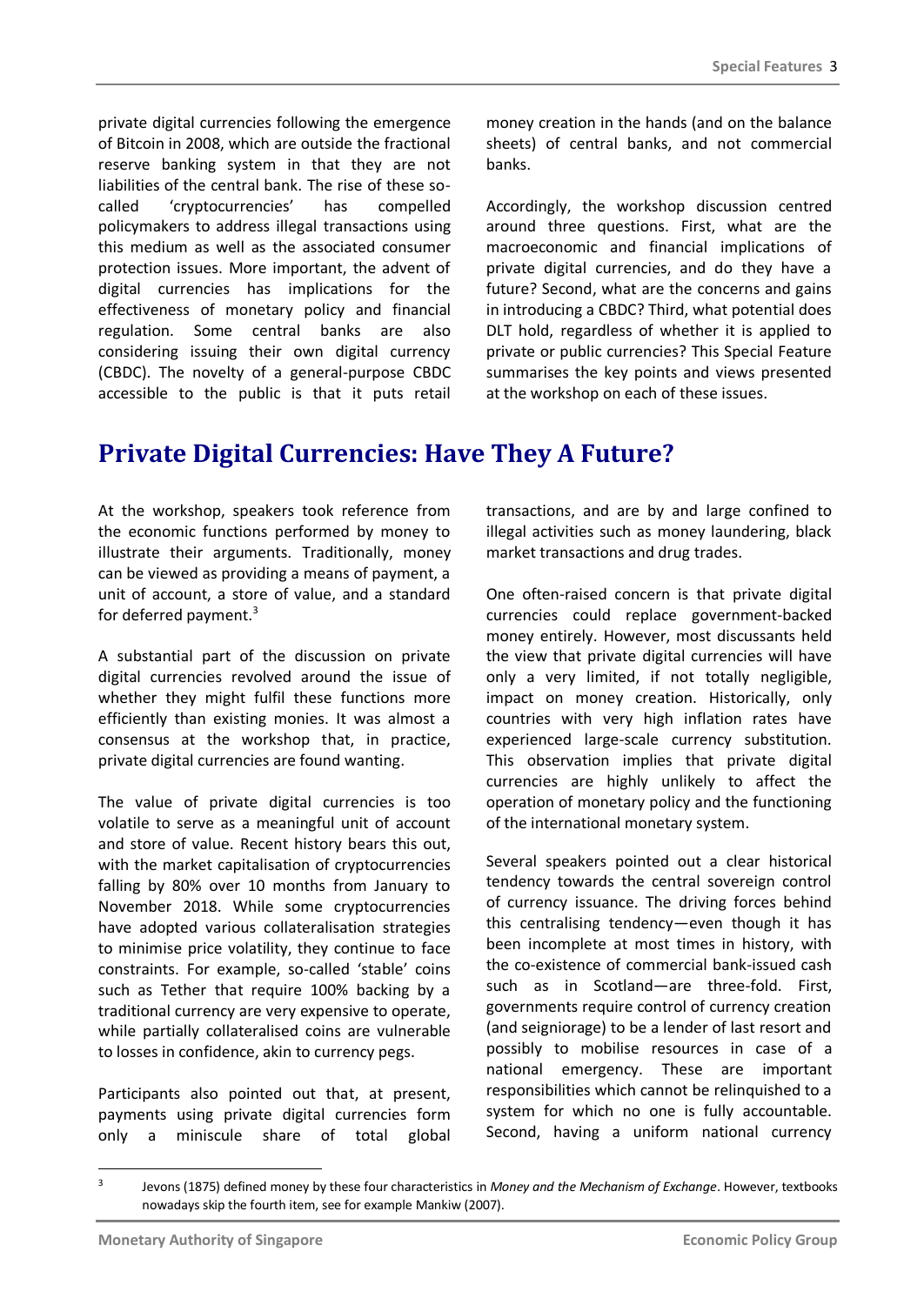reduces transaction costs and raises efficiency, since there is no need to retain information about the creditworthiness of multiple means of payment. Third, as private digital currencies do make it easier to evade capital controls, bypass financial regulation, and facilitate illegal activities, governments have little incentive to allow private digital currencies to flourish.

Governments can secure their control over money creation by reducing the liquidity of private digital currencies, for example through banning their use in making payments and disallowing their convertibility into legalised currencies. Moreover, if governments can cooperate internationally to make these currencies almost completely illiquid, their use in tax evasion and other criminal activities would be drastically reduced. Once outlawed, it would be difficult to launder cryptocurrencies back into the financial system.

Relatedly, one scenario presented at the workshop showed that access to a digital currency helps to discipline governments: the ability of private agents to substitute into digital currency could serve as a credible threat forcing governments to constrain their setting of overtly punitive inflation taxes. At the same time, private digital currencies offer investors portfolio diversification options.

The potential for cryptocurrencies to exert a disciplining effect on sovereigns otherwise tempted to inflate rests on its status as 'digital gold'—an asset that is fixed in supply by its nature. However, some participants noted that the code for Bitcoin is open source and therefore replicable. An individual cryptocurrency's supply may be limited, but the potential for 'forking', resulting in an instant doubling of the number of coins in circulation, renders the aggregate supply limitless in principle. The risk of such debasement is not just theoretical, as a forking of Bitcoin Cash occurred in November 2018 and precipitated a sharp decline in the value of most cryptocurrencies, including the original Bitcoin.

To sum up, it is difficult to identify a clear basis for the demand for private cryptocurrencies, so long as there is a reasonably well-functioning, rules-based monetary and financial system. More importantly, private digital currencies fall short of the characteristics necessary for them to function as money; in particular, in-built price volatility makes them poor stores of value. In the absence of a compelling business case, outside of extreme situations of hyperinflation or financial system collapse, a broad consensus emerged among workshop participants that such cryptocurrencies remain at best 'a solution in search of a problem'; and even then a solution with flaws of its own.

# **What About Central Bank Digital Currencies?**

Another theme taken up at the workshop was the prospect of digital forms of currency supplanting physical cash. In Sweden for example, cash has already fallen to around 1% of GDP. Participants discussed the implications of this trend and whether it might compel central banks to ultimately issue their own digital currencies. The most radical innovation on this front would be the introduction of CBDC on a retail level, accessible by households and businesses throughout the economy.

The implications of such a change would be profound, with participants expressing some concerns. First, speakers noted that CBDCs would have grave financial stability implications. It would compete away private banks' low-cost deposits, which would fundamentally raise the banking system's risks. Facing a reduced supply of low-cost loanable funds and lower profitability, banks would be forced to seek costlier sources of funding and accordingly have to make riskier investments, leading to increased risks to financial stability.

Second, a comprehensive CBDC could increase both the likelihood and severity of bank runs. If the financial system comes under stress, a general-purpose CBDC would be perceived as the safest and most liquid asset, which might induce depositors to move their savings out of private banks into the central bank—this could be done with a click of a button. Depending on how a CBDC is introduced, a 'digital run' could be triggered even without a financial crisis. In principle, the resulting system would resemble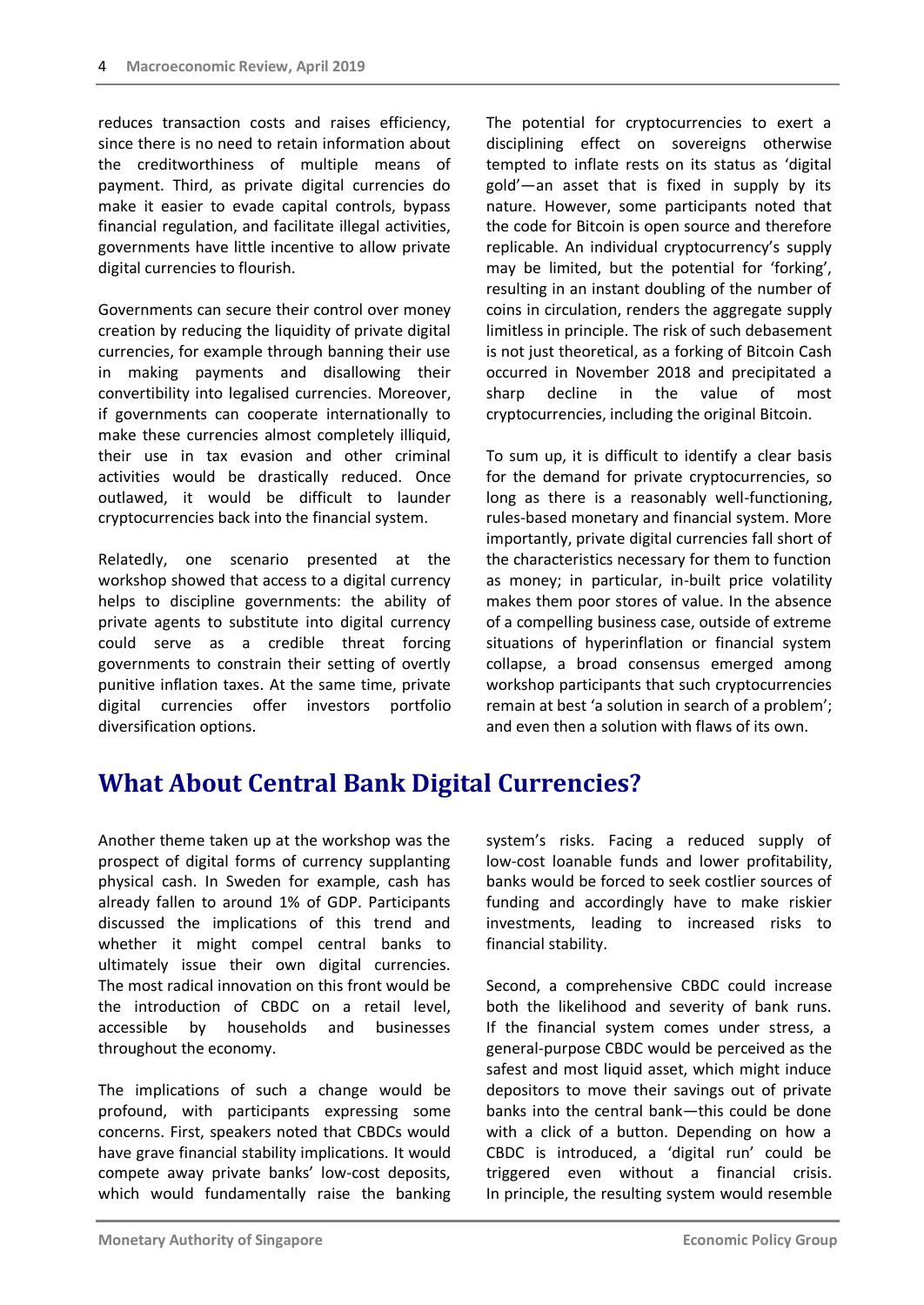the narrow banking proposals of Irving Fisher in the 1930s Chicago Plan, or the more recent plans for 'sovereign money'.<sup>4</sup>

Third, a host of separate issues would arise with respect to how the central bank should manage its greatly-expanded balance sheet and recycle deposits back into the economy. It is not clear that central banks should engage in the business of credit creation from an allocative efficiency point of view.

On the positive side, participants noted some potential benefits of a CBDC. If cash were replaced entirely, central banks could be accorded greater flexibility and potency in monetary policy implementation. Negative interest rates can be imposed on CBDC deposits, thus circumventing the 'zero lower bound' constraint. Furthermore, the authorities could effect 'helicopter drops of money' in a targeted manner by crediting households' bank accounts directly.

Another potential benefit was cited in connection with the fight against crime. CBDC can give policymakers access to digital records (assuming the central bank managed the ledger), yielding useful real-time information. The authorities could then improve the enforcement of rules aimed at anti-money laundering, countering the financing of terrorism, and curtailing informal economic activities and tax evasion.

Some participants considered whether a CBDC could replicate the anonymity of cash. Although a general-purpose CBDC may promise privacy in payments by keeping transactions data housed within the central bank, concerns about data security imply that a CBDC may fall short of guaranteeing full anonymity. Ultimately, privacy can substitute for anonymity only if there is

sufficient trust in the ability of public institutions to keep data secure. Some participants questioned whether an anonymous payments system was in fact a core public good that governments should provide, while others thought that this was an issue that should be resolved through the broader political process.

On the whole, it remains unclear if the benefits of having a CBDC outweigh the challenges. Some central bankers at the workshop suggested that a focus on developing a digital payment infrastructure that relies on a mix of public and private entities may be a superior alternative to a general-purpose CBDC. Policymakers can then continue to ensure price and financial stability while commercial banks hold the majority of deposits. In other words, accelerating the adoption of digital payments while retaining the current foundations of money creation would preserve public trust in a well-functioning monetary system, and avoid the macroeconomic distortions that could come with a CBDC.

As a case in point, Sweden is actively pursuing this strategy. Commercial banks in Sweden are jointly building a payment infrastructure to support cashless transactions, such as shared automated clearing houses and instant payment mobile applications. At the same time, the Swedish population is highly adaptable to new technology and merchants are also under no legal obligation to accept cash. Such a rapid adoption of digital payment technologies by commercial banks, within a system where digital cash is underwritten by accountable public institutions such as the deposit insurance agency and central bank, may have obviated the need for a general-purpose CBDC.

-

<sup>4</sup> Proposals for a narrow banking system call for a separation of household savings from risky lending by financial intermediaries. Practically, this can be achieved by having safe banks (possibly the central bank) park deposits in liquid and safe assets, while other financial intermediaries invest in risky assets. Proposals for sovereign money, such as the Swiss National Bank's Vollgeld Initiative, call for giving central banks the sole authority to create money. This stands in contrast to fractional reserve banking systems in most countries where private commercial banks are responsible for the bulk of money creation.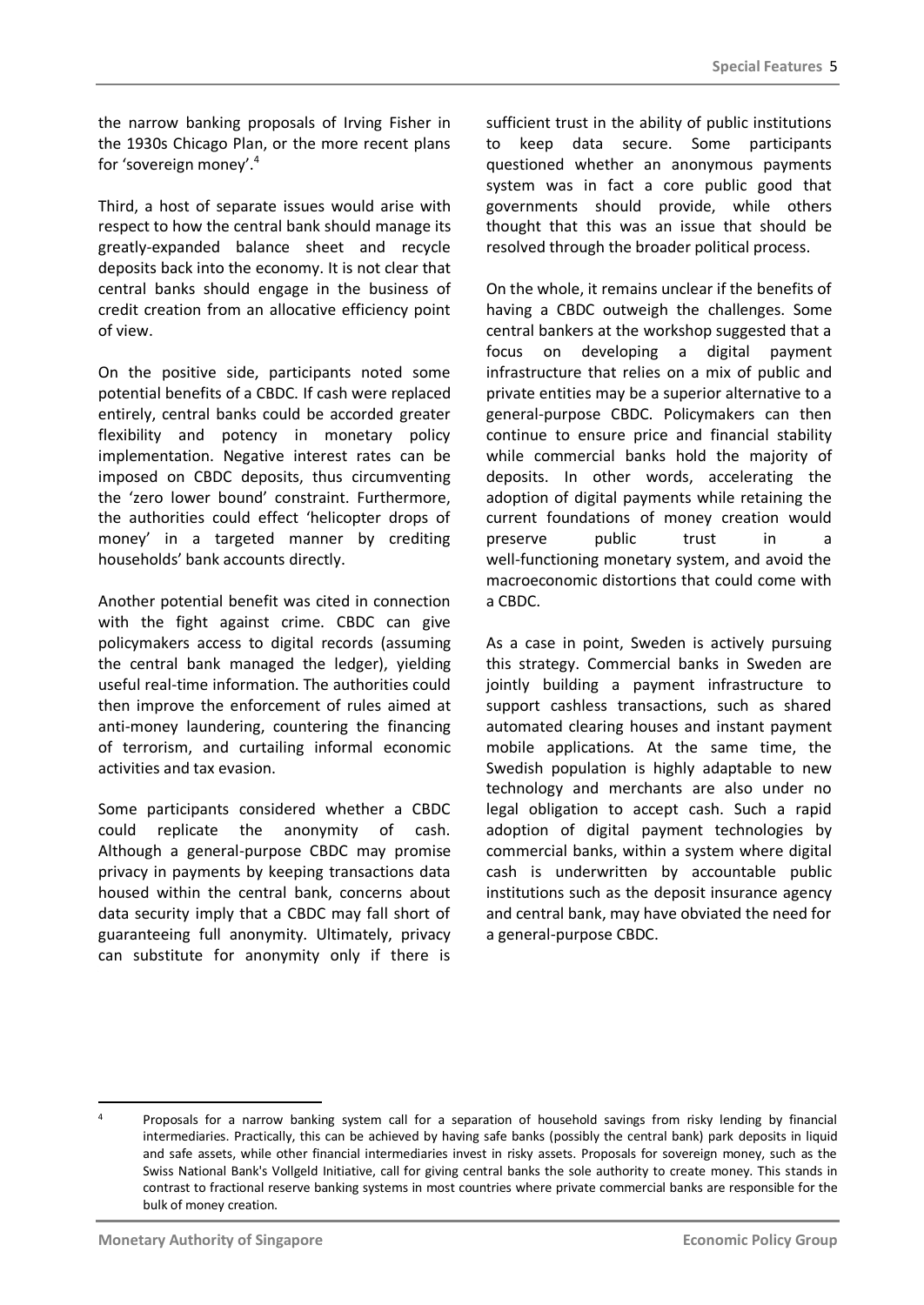### **The Promise Of Distributed Ledger Technologies**

A number of speakers at the workshop discussed the perceived merits of DLT. This technology allows transactions and data information to be distributed in an encrypted and digitised manner across a network of different participants. After all participants have collectively verified the authenticity of the shared information according to a pre-defined algorithmic validation process, the transferred digital information will be identically recorded by all. Thus, information transfers can be achieved without verification by a centralised third party. This feature has the potential to be tremendously useful in a range of financial and non-financial applications.

Aside from filling gaps in the provision of payment services, DLT payment systems promise to bring gains in economic efficiency. Specifically, DLT allows for the free entry of ledger writers; hence, it will tend to prevent a centralised ledger keeper from earning economic rents. Moreover, the forking feature on platforms like Bitcoin, which allows competing ledger writers access to the same information as the incumbent writer, provides an additional layer of competition that can further reduce rents.

DLT-based payment systems will also bolster financial system resilience by eliminating central points of failure. Specifically, such systems insulate users from the default and operational risks arising from the reliance on a central counterparty in a centralised ledger. For example, if a traditional commercial payment system defaults or experiences a cyber-attack, all transactions performed using that system may be rendered void, a risk that users of a DLT-based system will not face.

Fundamentally, there is a trilemma facing payment systems in general, where only two out of three appealing traits of correctness (i.e., ensuring the payment record is accurate), decentralisation, and energy efficiency, are achievable. DLT payment systems attain decentralisation but achieve correctness in an energy-expensive manner. Essentially, energywasting replication of validation efforts is necessary to incentivise correct record-keeping among decentralised ledger writers. This limits the number of transactions that DLT payment systems can process, making such platforms very difficult to scale up. These trade-offs suggest that the potential for DLT-based private digital currencies to replace traditional currencies as the dominant medium of exchange is still limited at present. Even the largest DLT private currency, Bitcoin, performs merely a small fraction of the transactions currently processed by Visa or MasterCard, while consuming much larger amounts of energy.

Besides the application to payments, DLT has also been increasingly harnessed for another key function of the financial system—borrowing and lending services. On this note, one speaker provided an overview of Initial Coin Offerings (ICOs), an increasingly popular way for firms to raise capital. ICOs allow firms to borrow by issuing coins that can then be traded on cryptocurrency exchanges. Thus, ICOs enable firms to raise funds from international investors without needing to meet local legal standards of issuing debt or equity. At the same time, however, the lack of regulatory oversight has led to relatively high instances of scams among ICOs. Hence, there is a need to regulate ICOs, along the lines of Rule 144A in the US, to ensure only qualified investors can participate in them.

# **Conclusion**

A key conclusion that emerged from the workshop was that cryptocurrencies such as Bitcoin do not currently pose an existential threat to traditional central bank-managed monetary systems.

Traditional monetary systems continue to provide money that meets society's needs as a means of payment, store of value and unit of account in almost all jurisdictions globally.